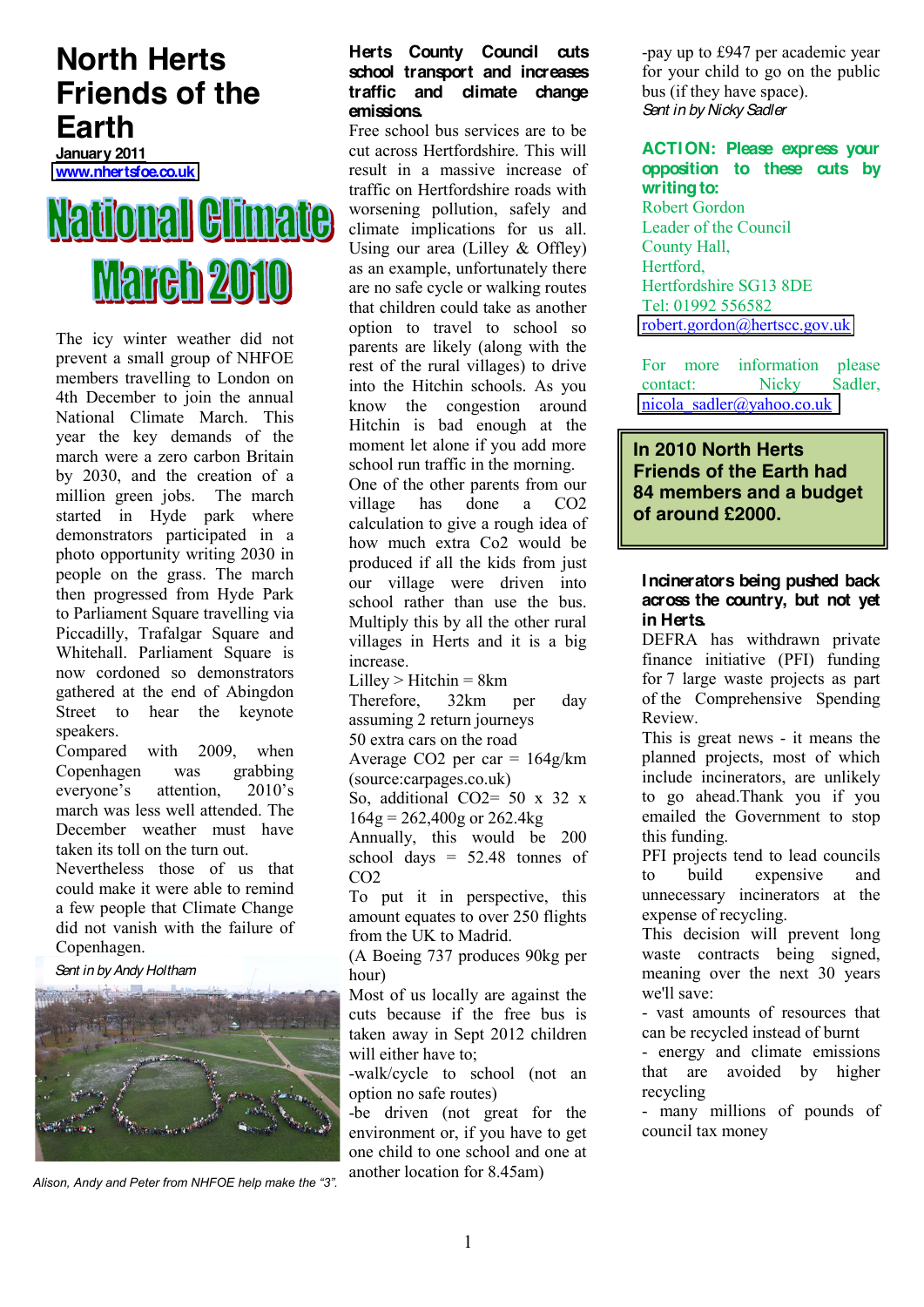## **Incinerator campaign successes**

There have also been many recent victories for anti-incineration campaigners around the UK. These include:

- an application for an incinerator in Chesterfield was refused planning permission in a 8-1 vote. - Biffa's planned 300,000 tonne per year incinerator at Shepshed in Leicestershire was refused planning permission.

- plans for a massive incinerator in Coventry were defeated after a 5 year battle. This project is also one of 7 that has lost PFI funding.

- Shropshire Council unanimously turned down Veolia's plans for an incinerator at Battlefield Shrewsbury, despite recommendations from planning officers that they should approve the application.

These wins are testament to the long and tireless hard work of committed activists - and to the UK Without Incineration Network.

Meanwhile in Hertfordshire, the County Council continue to press onwards with their highly costly ( £1billion!), environmentally damaging and unneeded incinerator. Herts Without Waste <http://hertswow.webs.com/> , an umbrella organisation supported by North Herts Friends of the Earth continues to battle against this decision with a mobilisation to help people respond to the waste consultation followed by a recently launched a complaint against HCC. HCC in their "Horizons" magazine, which is distributed to every household in Herts wrote a highly one sided article in favour of their plans for incineration. HertsWOW maintains that this breaks the guidelines that councils are obliged to operate under in their publications. Particularly disappointing is the fact that the one sided story was published at a time when a public consultation on waste was in operation. One argument put by HCC in favour of incineration is that amounts of waste are increasing. Recent findings reject this.

**Take Action:** Have you signed County Wide petition to avoid incineration & opt for the alternative? [http://www.petitiononline.com/No](http://www.petitiononline.com/NoAshHCC/petition.html) [AshHCC/petition.html](http://www.petitiononline.com/NoAshHCC/petition.html) 

## **February 2010**

Dan steps down as group co-ordinator due to illness. Rest of group agree to share responsibilities as much as possible and to try and ensure that group continues to have a presence in the area and to operate as normally as possible 2 group members meet with NHDC to discuss Get Serious campaign for local councils to cut their carbon emissions.

#### **England's recycling rates are on the up**

We're producing less waste and recycling more than before, according to the latest figures. England's rates for recycling, reuse and composting for 2009/10 have increased by 2.1% - though some councils saw much bigger rises than this.

Rugby achieved an 18.8% increase and South Oxfordshire managed 18.6% more than last year.

Although there are still huge variations between different councils' recycling rates, the average now stands at 39.7%. Hertfordshire's recycling rate is relatively good at 46%.

The Which? consumer action group says, 'Our latest research shows that 98% of people recycle some rubbish, but when it comes to recycling everything they are able to, this number drops to less than 46%, suggesting that's there's plenty more we could be doing.'

If you're stuck with an awkward item and are not sure how to recycle it then check [http://www.wasteaware.org.uk](http://www.wasteaware.org.uk/)

## **March 2010**

NHFOE made a submission to the consultation on the Stevenage Core Strategy calling for more action on climate change and stronger sustainability criteria for new developments

## **New Joint Coordinators for 2011.**

Welcome Peter! Matt Sutcliffe continues as Main Contact after stepping in last year to help out after Dan resigned. Thanks for all your work, Matt. Peter Foord joins Matt as joint coordinator. All contact details on back page.

## **Water and energy saving tips from North Herts Friends of the Earth members.**

"We don't have any heating in our kitchen, so it is cold during the winter. For the last few years we have turned off our fridge for three months over the winter. We jam the door open just enough for air to flow and don't have meat. It must have saved us a lot of electricity and money over time, as the fridge is one of the most expensive appliances to run."

"We have a water meter. Anyone<br>can have one. That really can have one. encourages us to save water. We have cut the amount we spend on water by two thirds and according to our water provider we use less than half of a single occupancy household (and we don't smell (that much!)).

The shower and bath are next to the toilet and we keep a bucket in the shower. We keep used bath and shower water and use it to flush the toilet. Toilets can use up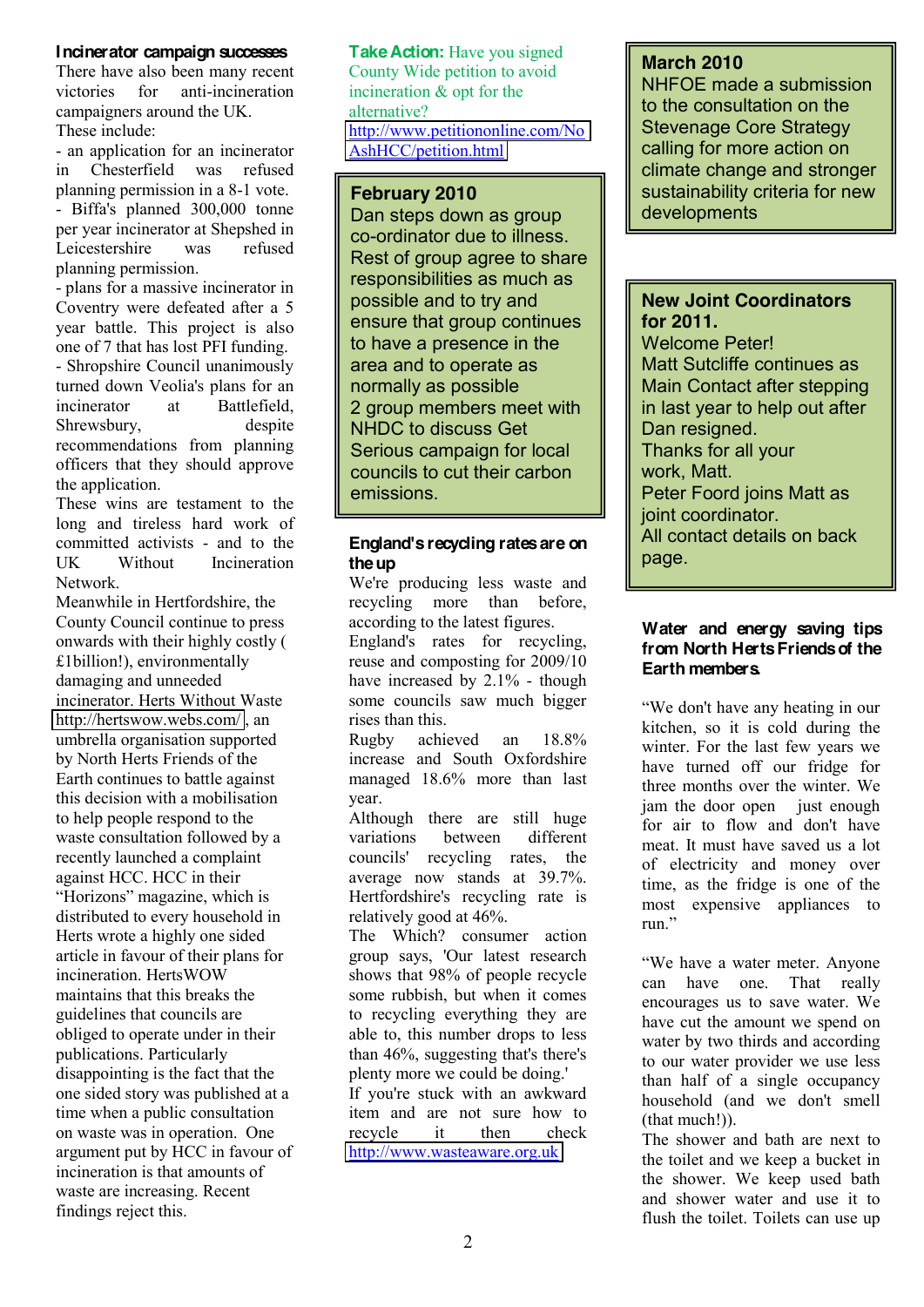to 13 litres of water for just one flush! So this saves us loads of money and water."

"We have fitted a water saving device to our shower that we got for free. It was easy to fit and I think saves around a third of the water we'd otherwise use in the shower. You can get one here: [http://www.eaga.com/freeshowers](http://www.eaga.com/freeshowersmart) [mart](http://www.eaga.com/freeshowersmart) It might seem like we have plenty of water, but every litre used is cleaned using huge amounts of energy, so saving water saves energy too."

"After double insulating our loft, we started to see what else we could do. Our floorboards are suspended and although it was a big job we decided to insulate under them where it was possible and cold. We lifted the floorboards and tacked wire mesh across the bottom of the joists. Then we filled the gaps with treated sheeps wool insulation from LILI <http://www.lowimpact.org/> The room we have done so far is much cosier, now"

Cut junk mail  $-$  Stop the Drop! Reduce waste by cutting down on unwanted mail. There are some very easy actions you can take, including registering with the Mailing Preference Service and opting out of the Royal Mail's Door to Door service. For more details, including template letters which you can send to companies to ask them to take you off their mailing list, visit [http://www.wasteawareunwanted](http://www.wasteawareunwantedmail.org.uk/) [mail.org.uk/](http://www.wasteawareunwantedmail.org.uk/)

## **May 2010**

First stall of year held at Walsworth Common Fair, Hitchin on 23<sup>rd</sup>. NHFOE member attended a joint meeting with CPRE and local pressure groups to discuss the Stevenage Core Strategy proposals.

Film nights have been held at Adrian's house once a month throughout the year and have shown a variety of entertaining, inspiring and educational films

## **June 2010**

FOE represented with a stall at Stevenage Day fete for the first time for many years, where Get Serious cards (about 40) were signed to help raise awareness of the campaign and to send to SBC councillors. A stall was also held at the less busy Triangle Garden Day in Hitchin on 27th

## **Good news for our waterways!**

Otters, water voles and species of freshwater fish which had all but vanished from waterways have made a dramatic recovery following the healthiest decade for rivers since the industrial revolution.

The toxic effects of pesticides nearly wiped out the wild otter in the 1970s but steady improvements in water quality mean their numbers are expected to make a full recovery.

Otters may already have reached their maximum capacity in parts of the south-west of England, Cumbria and Northumbria. In the past 30 years, positive sightings have risen 10-fold, says a report by the Environment Agency.

The return of wildlife in and around the waterways reflects clean-up operations by water companies and environmental bodies to meet national and forthcoming European water quality directives.

Water voles are also returning to riverbanks after serious habitat degradation in the 1990s saw the mammal become critically endangered in Britain. According to the agency, water voles have recently been spotted in 30 locations. Herts and Middlesex Wildlife Trust has purchased Purwell Ninesprings Nature Reserve in Hitchin to protect water voles and otters in the area as well as other rare wildlife.

Project manager, Alison O'Dea, said: "We have managed Purwell Ninesprings Nature Reserve for the last thirty years so it was wonderful to acquire the site from the Flint family. This is the best site in North Herts for water voles. The reserve is great for other wildlife too - otter footprints have been seen."

The number of serious water pollution incidents in the UK has more than halved since 2001, while major conservation programmes have protected and restored rivers, streams and lakes. Fish are also now thriving in once polluted rivers. The Tyne has seen record numbers of migrating salmon, while the Thames recorded its highest number of sea trout since many species were wiped out in parts of the river by pollution in the 1830s. The agency boosted fish populations with more than half a million farmed fish, including roach, barbell, tench, dace and chub.

Water quality tests on rivers in the Thames catchment area in 2008 found that 80% were "very good" or "good", compared with just 53% in 1990. Officials have recorded 125 fish species in the Thames estuary, which is home to shellfisheries and provides nursing grounds for sole and bass.

Ian Barker, the agency's head of water, said: "Rivers in England and Wales are at their healthiest for over a century, with otters, salmon and other wildlife returning in record numbers."

Water quality will need to improve more if environmental organisations are to tackle pollution that runs into waterways from fields and roads. A further 9,500 miles of rivers and streams are due to be revitalised by the agency over the next five years.

*Adapted from Ian Sample, science correspondent, The Guardian, Friday 31 Dec 2010*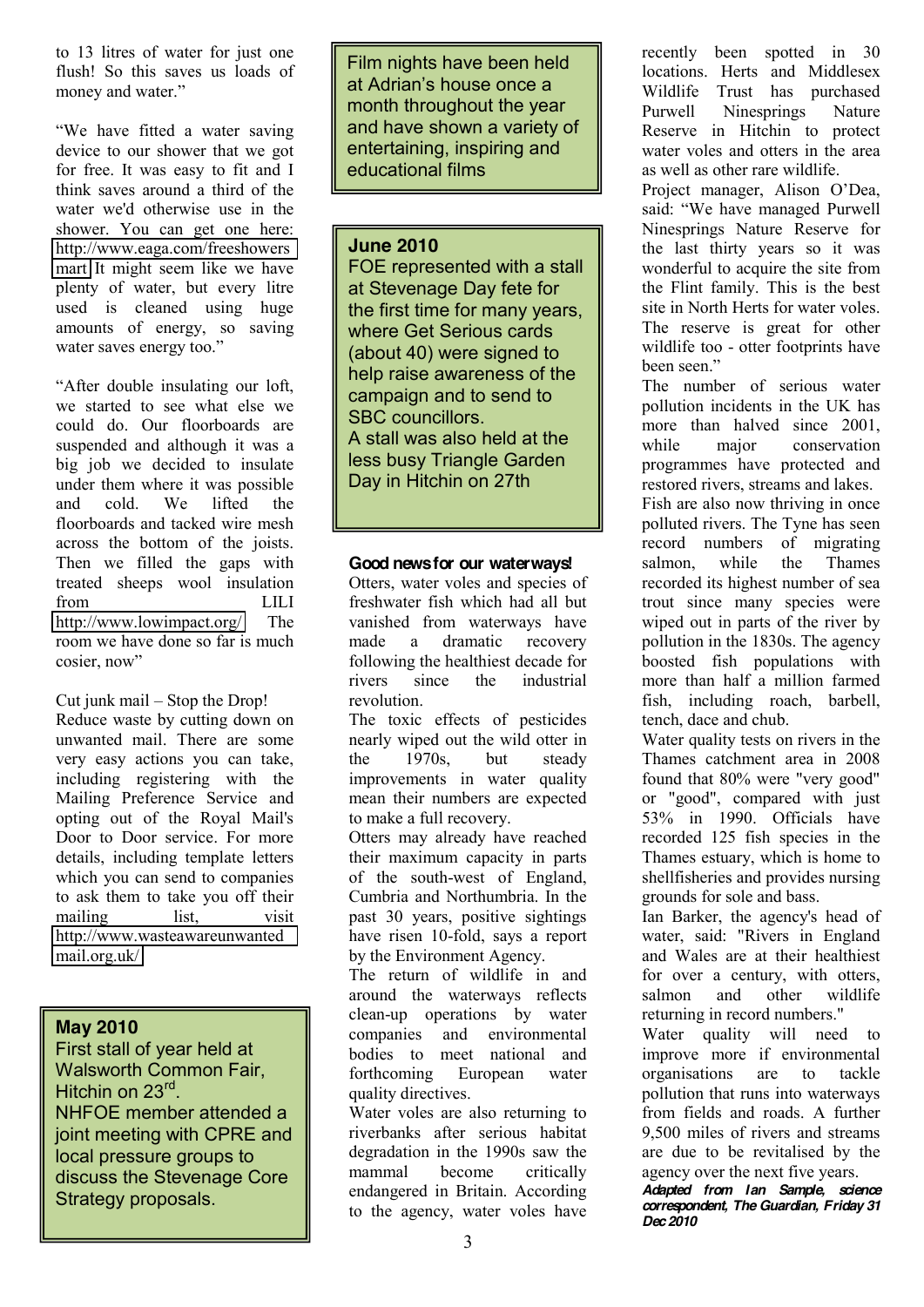## **July 2010**

The group agreed to donate  $£500$  of it's funds to help with a large fundraising push from National FOE, which was greatly appreciated. Our stall at Rhythms of the World was recognised as one of best on display that weekend, due to members' efforts to make it interesting to families

#### **Campaign success as Treasury backs down in battle over green electricity**

Campaigning by Friends of the Earth and renewable energy groups has helped save a crucial measure to encourage green electricity from the Chancellor's axe.

The Government had promised the feed-in tariffs (FITs) payment to councils, communities and homeowners who generate electricity from renewable sources was fixed until 2013.

But reports before the spending review suggested the tariff would be prematurely slashed by a third. This was despite the fact it is not

financed by the public purse. "It would be incredibly shortsighted for the Treasury to backpedal on this commitment. Damaging investor confidence would ultimately make it more expensive to meet our renewable energy targets," said Andy Atkins, Friends of the Earth's Executive Director

Friends of the Earth's campaigners kept the heat on Government to maintain FITs through meeting Ministers and lobbying at Party conferences.

And two days before the spending review Friends of the Earth warned the Government could face a hefty legal bill if it reneged on its commitment.

Influential Financial Times journalist Jim Pickard blogged about the threat of a legal

challenge, prompting a flurry of activity in Whitehall.

Ministers have said the possibility of expensive legal action helped them land the killer blow in the battle over FITs with the treasury. The decision to save the feed-in tariff was announced in the spending review on 20 October. Campaigning and generous donations to our Emergency Appeal from Friends of the Earth supporters was pivotal in this success.

Well done to everyone involved in making it happen.

. Throughout 2010 NHFOE maintained its key role at Herts Without Waste David Ashton, NHFOE's waste campaigner has worked incredibly hard to promote alternatives to incineration in Herts. For more info see: [http://hertswow.webs.c](http://hertswow.webs.com/) [om](http://hertswow.webs.com/) and sign the petition at [http://www.petitiononline.co](http://www.petitiononline.com/NoAshHCC/petition.html)

[m/NoAshHCC/petition.html](http://www.petitiononline.com/NoAshHCC/petition.html)

## **August 2010**

Stall held at Royston Kite festival on 1<sup>st</sup> August A second meeting with NHDC was held to discuss Get Serious, 155 cards distributed to councillors and the leader of the council about the campaign. Despite Lynda Needham (leader of the NHDC council) responding stating that they were unable to support the campaign, it will have no doubt raised the profile of environmental concerns within the council and we have established two useful relationships within the council.

## **September 2010**

2 members attend North Herts DC event outlining role of charity sector in delivering public services and taking part in 'Big Society' Letters and material sent to the leader of SBC, Sharon Taylor, and Stevenage MP Stephen McPartland in support of local carbon budgets. Get Serious cards sent to SBC councillors

## **October 2010**

Final stall of year at Apple Day in Hitchin followed by public showing of Food Inc film to raise awareness of the Sustainable Livestock bill. Although this event was not as well attended as the group would have liked it was well organised and informative to those who did go. Speakers included a local GP, local farmer and a Friends of the Earth national campaigner.

## **North Herts Friends of the Earth members go solar!**

At least three households owned by local Friends of the Earth members are becoming electricity generators.

Vicky Wyer's family are already enjoying the benefits of the Feedin-Tariff (Fit) scheme. In just six weeks from installing their system they generated £120. The large 3.8 kw system cost £17,750.

"We are keen environmentalists and had wanted to install solar panels on our roof in the past, but could never afford it" says Vicky.

"When the feed-in-tariffs came it meant that a PV system became affordable for the first time. We pored long and hard over the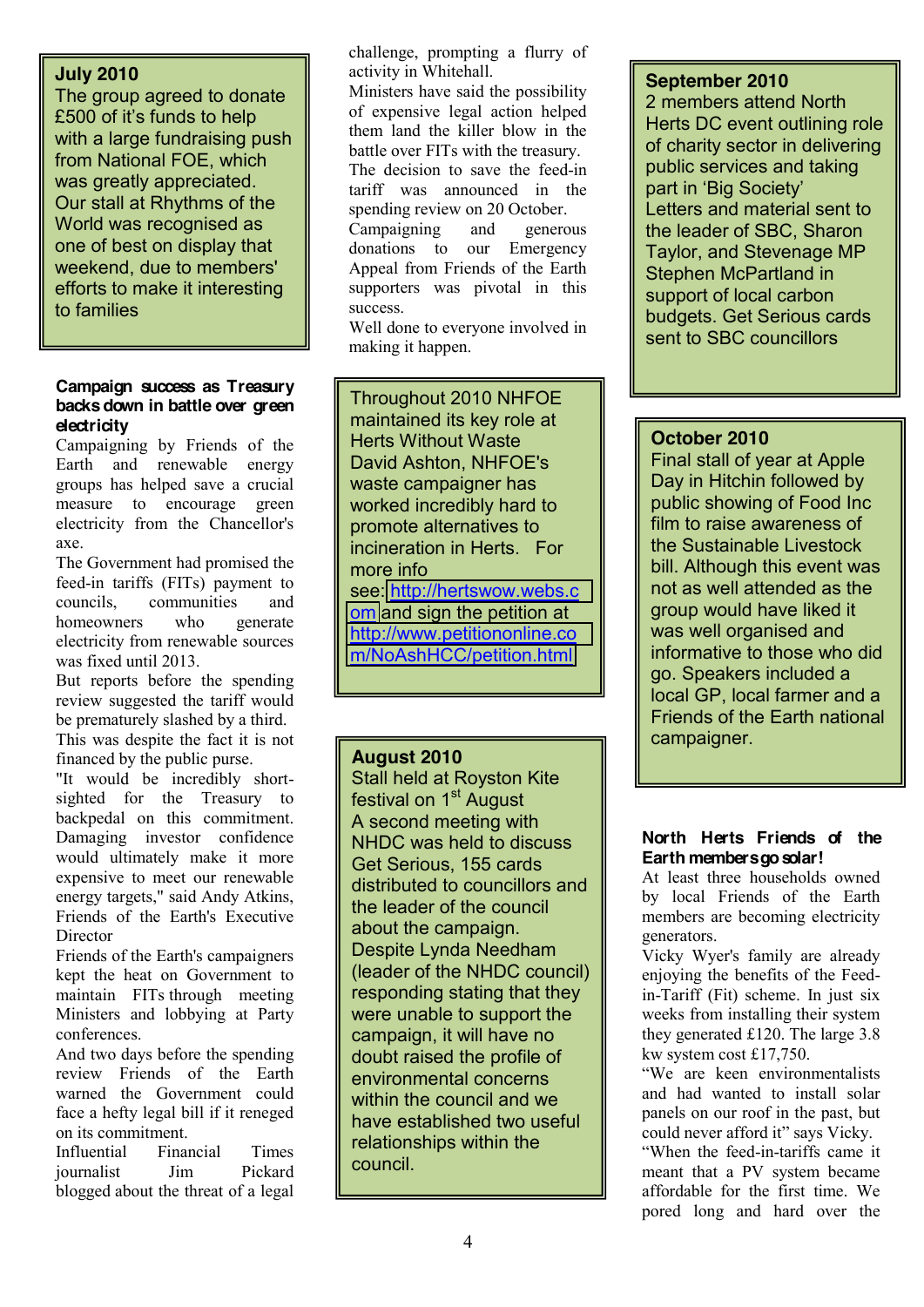figures but realised that even by borrowing the money to pay for the system, we would not be out of pocket, we'd get a great return, while massively reducing our carbon emissions at the same time"

"Every time the sun comes out you get a warm glow knowing that the electricity we consume is no longer contributing to climate change"

Ann and Dan funded their smaller, 1.41kw system through the kind gifts of friends and family to their wedding list and from their savings. Costing £7,027, the system is projected to save 531.14Kg of CO2 per annum and generate £473 of savings/income a year. It is on an East facing roof so is not as efficient as if it was South facing, but it will still be a competitive way to invest money, although for Dan and Ann that is not the point. As Dan says "We will save money in the long term with the panels, but for me it is more important that we save the  $CO2$ ."



*Dan & Ann's PV solar panels* 



Dan suggests shopping around and being sceptical about figures. "One company quoted us over three times the amount we eventually paid. Also, the system they quoted for wasn't as good. You have to be careful about the predictions of how much energy you'll produce. One company gave us figures as though our roof was South facing. That wasn't accurate."

"We were lucky, in that in the end, we decided to go with a company whose senior engineer is a friend of ours, so we were confident about the service we were getting. We used "A Greener" Place" and they were helpful and fitting the panels involved very little disruption even though they were put up during the snow" "One other thing we found out

was that it wasn't worth us putting in solar hot water, as our water consumption is low and we have an efficient condensing gas boiler"

If you want more info on our experience please contact Dan at [dangomm@yahoo.com](mailto:dangomm@yahoo.com) 

## **November 2010**

Members contributed to public consultation on Herts CC waste strategy. The group has also been part of wider group of organisations campaigning against the proposed incinerator in Hatfield

## **December 2010** 3 members attend the Climate Change march in London. Several members attended a talk at Church Farm Ardeley by Tony Juniper on the book "Harmony" that he co-wrote with the Prince of Wales and Ian Skelly. Xmas social held at Half Moon pub

## **Tell your MP what it's like living in a cold home**

It's no fun living in a cold home. Houses rented through a landlord or a letting agency are most likely to let in the chill.

We need a new law to help keep tenants warm and well.

Please tell your MP what it's really like living in a cold rented home past or present. Or let them know about a friend or relative's experience.

And ask them to sign a parliamentary petition (EDM 653) backing a law to protect tenants. Telling your story could make a huge difference.

Take **Action:** Go to <http://www.foe.co.uk/> and click on Cold Times to add your story.

 $\mathcal{L}=\mathcal{L}=\mathcal{L}=\mathcal{L}=\mathcal{L}=\mathcal{L}=\mathcal{L}=\mathcal{L}=\mathcal{L}=\mathcal{L}=\mathcal{L}=\mathcal{L}=\mathcal{L}=\mathcal{L}=\mathcal{L}=\mathcal{L}=\mathcal{L}=\mathcal{L}=\mathcal{L}=\mathcal{L}=\mathcal{L}=\mathcal{L}=\mathcal{L}=\mathcal{L}=\mathcal{L}=\mathcal{L}=\mathcal{L}=\mathcal{L}=\mathcal{L}=\mathcal{L}=\mathcal{L}=\mathcal{L}=\mathcal{L}=\mathcal{L}=\mathcal{L}=\mathcal{L}=\mathcal{$ 

## **Climate is NOT the weather!**

Climate change sceptics continue to make headlines, whilst the science supporting human induced climate change strengthens. It is increasingly frustrating to be quoted spurious "science" from papers like the Express and Mail (who gain advertising revenue mainly from airline and car ads). There are over 80 myths doing the

rounds none of which are supported by scientific research. If you want the know what the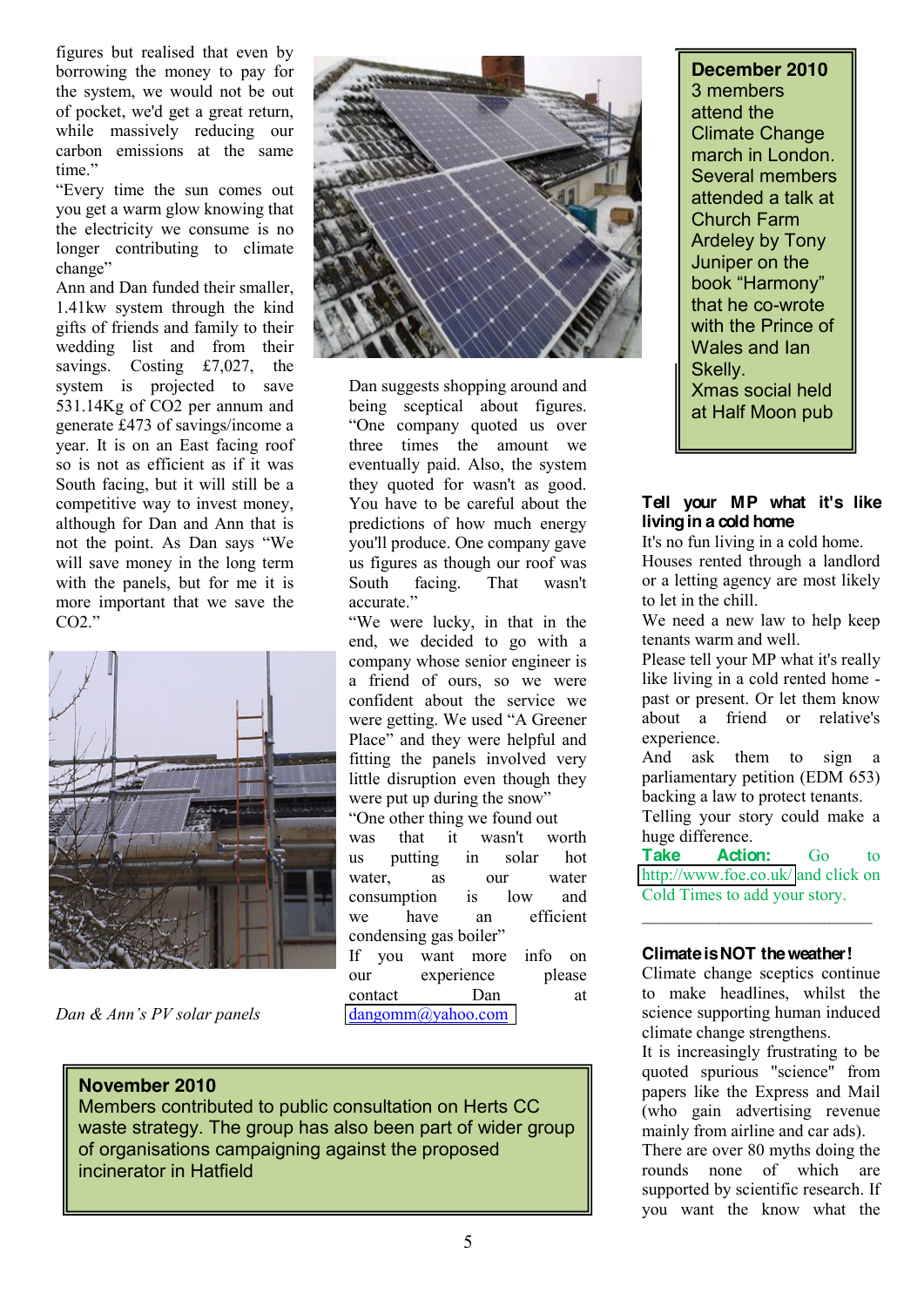scientific research actually says there are several (respected and science based) websites where you can find the answers:

[www.royalsociety.org/Climate](http://www.royalsociety.org/Climate-change-controversies/)[change-controversies/](http://www.royalsociety.org/Climate-change-controversies/) Royal **Society** 

[www.newscientist.com/article/dn1](http://www.newscientist.com/article/dn11462) [1462](http://www.newscientist.com/article/dn11462)

New Scientist

[www.realclimate.org/index.php/ar](http://www.realclimate.org/index.php/archives/2004/12/index/) [chives/2004/12/index/#](http://www.realclimate.org/index.php/archives/2004/12/index/) Responses

#### Real Climate

[www.nerc.ac.uk/about/consult/deb](http://www.nerc.ac.uk/about/consult/debate/climatechange/summary.asp) [ate/climatechange/summary.asp](http://www.nerc.ac.uk/about/consult/debate/climatechange/summary.asp)

Natural Environment Research Council (UK)

[www.scholarsandrogues.com/200](http://www.scholarsandrogues.com/2007/07/23/anti-global-heating-claims-a-reasonably-thorough-debunking/) [7/07/23/anti-global-heating](http://www.scholarsandrogues.com/2007/07/23/anti-global-heating-claims-a-reasonably-thorough-debunking/)[claims-a-reasonably-thorough](http://www.scholarsandrogues.com/2007/07/23/anti-global-heating-claims-a-reasonably-thorough-debunking/)[debunking/](http://www.scholarsandrogues.com/2007/07/23/anti-global-heating-claims-a-reasonably-thorough-debunking/) Brian Angliss

[www.ossfoundation.us/projects/en](http://www.ossfoundation.us/projects/environment/global-warming/myths) [vironment/global-warming/myths](http://www.ossfoundation.us/projects/environment/global-warming/myths) Open Source Systems Foundation [www.skepticalscience.com/](http://www.skepticalscience.com/) John Cook

[http://scienceblogs.com/illconside](http://scienceblogs.com/illconsidered/2008/07/how_to_talk_to_a_sceptic.php) red/2008/07/how to talk to a sc [eptic.php](http://scienceblogs.com/illconsidered/2008/07/how_to_talk_to_a_sceptic.php)

#### **Climate change sceptics love a cold winter: how can the Earth be warming up if much of the northern hemisphere is having a freezing winter?**

On the other hand, some proponents of climate change say unusual weather patterns may be the result of global warming.

Climate scientists say: hang on, there's a difference between weather and climate. Weather is local and short term; climate change is global and long term.

So, what were the global climate (as opposed to the local weather) indicators showing last year:

For 2010, the combined global land and ocean surface temperature tied with 2005 as the warmest such period on record, at 0.62°C (1.12°F) above the 20th<br>century average of 13.9°C century average of 13.9°C (57.0°F). 1998 is the third warmest year-to-date on record, at 0.60°C (1.08°F) above the 20th century average.

The 2010 Northern Hemisphere combined global land and ocean surface temperature was the warmest year on record, at 0.73°C (1.31°F) above the 20th century average. The 2010 Southern Hemisphere combined global land and ocean surface temperature was the sixth warmest year on record, at 0.51°C (0.92°F) above the 20th century average.

The global land surface temperature for 2010 tied with 2005 as the second warmest on record, at 0.96°C (1.73°F) above the 20th century average. The warmest such period on record occurred in 2007, at 0.99°C (1.78°F) above the 20th century average.

The global ocean surface temperature for 2010 tied with 2005 as the third warmest on record, at 0.49°C (0.88°F) above the 20th century average.

Data from National Environmental Satellite Data and Information Service (US)

## **Planning campaigners start young. Letter sent to the Comet by Thomas aged 6 and a ½**

Dear Mr Editor,

My Mummy took this picture from my bedroom window in Woodcote House. It's very Christmassy and it's lovely in the summer too. She says a man called Simon wants to put a tall building for cars in front.

Also Uncle Bob does not know where the market will go. Then we can't get fresh food and toys anymore.

Please can you help stop the builder man so we can keep our lovely view?

From Thomas aged 6.5



## **Dates for your diary:**

**Film Nights:**



Every (or nearly every!) second Thursday of the month

#### **Please help with the newsletter.**

Please send your letters or

articles to Tracy at:

84 Jackmans Place,

Letchworth SG6 1RQ, or

[tracy@tracypez.co.uk](mailto:tracy@tracypez.co.uk)

#### **Deadline for the next newsletter: Friday 29th April 2011**